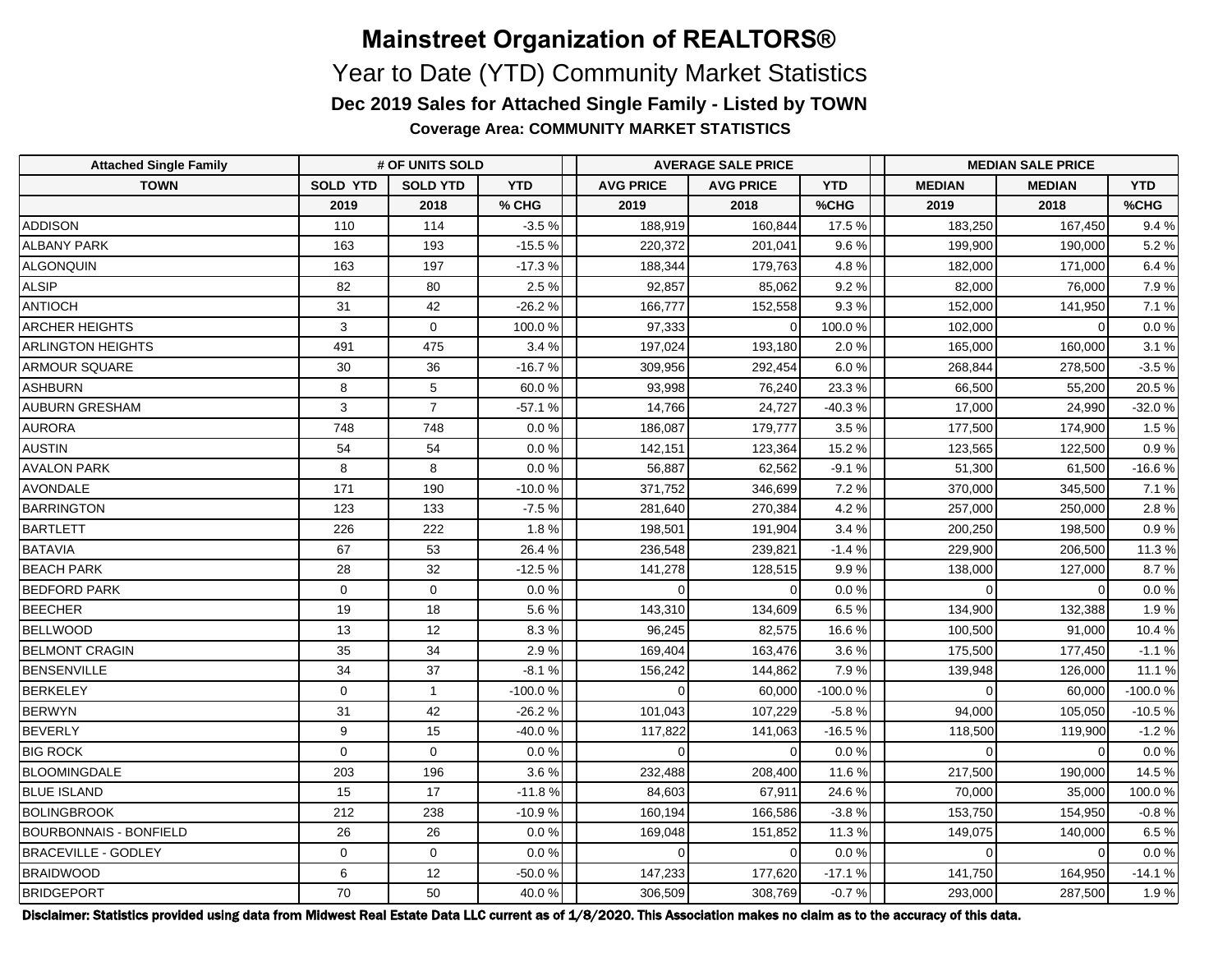**Coverage Area: COMMUNITY MARKET STATISTICS**

| <b>Attached Single Family</b> | # OF UNITS SOLD |                 |            | <b>AVERAGE SALE PRICE</b> |                  |            | <b>MEDIAN SALE PRICE</b> |               |            |  |
|-------------------------------|-----------------|-----------------|------------|---------------------------|------------------|------------|--------------------------|---------------|------------|--|
| <b>TOWN</b>                   | <b>SOLD YTD</b> | <b>SOLD YTD</b> | <b>YTD</b> | <b>AVG PRICE</b>          | <b>AVG PRICE</b> | <b>YTD</b> | <b>MEDIAN</b>            | <b>MEDIAN</b> | <b>YTD</b> |  |
|                               | 2019            | 2018            | % CHG      | 2019                      | 2018             | %CHG       | 2019                     | 2018          | %CHG       |  |
| BRIDGEVIEW                    | 40              | 40              | 0.0%       | 161,782                   | 152,982          | 5.8%       | 171,750                  | 162,450       | 5.7%       |  |
| <b>BRIGHTON PARK</b>          | $\overline{4}$  | 12              | $-66.7%$   | 261,625                   | 354,555          | $-26.2%$   | 251,250                  | 378,000       | $-33.5%$   |  |
| <b>BRISTOL</b>                | $\mathbf 0$     | $\mathbf 0$     | 0.0%       | $\Omega$                  |                  | 0.0 %      | $\Omega$                 | $\Omega$      | $0.0 \%$   |  |
| <b>BROADVIEW</b>              | 5               | 3               | 66.7%      | 34,900                    | 46,966           | $-25.7%$   | 32,500                   | 50,000        | $-35.0%$   |  |
| <b>BROOKFIELD</b>             | 39              | 41              | $-4.9%$    | 201,747                   | 191,981          | 5.1%       | 188,920                  | 185,000       | 2.1%       |  |
| <b>BUFFALO GROVE</b>          | 338             | 377             | $-10.3%$   | 217,593                   | 215,757          | 0.9%       | 200,750                  | 208,000       | $-3.5%$    |  |
| <b>BURBANK</b>                | 14              | 10              | 40.0%      | 122,271                   | 120,850          | 1.2%       | 113,500                  | 117,000       | $-3.0%$    |  |
| <b>BURLINGTON</b>             | $\mathbf 0$     | $\mathbf 0$     | 0.0%       | $\Omega$                  |                  | 0.0 %      | $\Omega$                 | $\Omega$      | 0.0 %      |  |
| BURNHAM                       | $5\phantom{.0}$ | $\overline{7}$  | $-28.6%$   | 40,289                    | 28,285           | 42.4%      | 29,050                   | 27,000        | 7.6%       |  |
| BURNSIDE                      | $\mathbf{1}$    | $\overline{2}$  | $-50.0%$   | 35,000                    | 68,750           | $-49.1%$   | 35,000                   | 68.750        | $-49.1%$   |  |
| <b>BURR RIDGE</b>             | 60              | 51              | 17.7 %     | 431,900                   | 388.073          | 11.3 %     | 395,000                  | 395.000       | 0.0 %      |  |
| <b>CALUMET CITY</b>           | 26              | 29              | $-10.3%$   | 46,152                    | 37,827           | 22.0%      | 43,900                   | 32,000        | 37.2 %     |  |
| <b>CALUMET HEIGHTS</b>        | 3               | $\mathbf{1}$    | 200.0%     | 57,033                    | 92,000           | $-38.0%$   | 55,600                   | 92,000        | $-39.6%$   |  |
| CALUMET PARK                  | 5               | 3               | 66.7%      | 122,100                   | 84.600           | 44.3%      | 127,500                  | 74.000        | 72.3%      |  |
| <b>CAROL STREAM</b>           | 230             | 226             | 1.8%       | 189,400                   | 188,063          | 0.7%       | 189,000                  | 187,050       | 1.0%       |  |
| <b>CARPENTERSVILLE</b>        | 141             | 162             | $-13.0%$   | 154,508                   | 143,897          | 7.4 %      | 154,000                  | 149,900       | 2.7%       |  |
| CHANNAHON                     | 32              | 25              | 28.0%      | 214,809                   | 207,562          | 3.5%       | 221,875                  | 204,000       | 8.8%       |  |
| CHATHAM                       | 18              | 26              | $-30.8%$   | 54,577                    | 44,104           | 23.8%      | 42,500                   | 33,000        | 28.8%      |  |
| CHICAGO HEIGHTS               | 2               | 2               | 0.0%       | 68,500                    | 53,000           | 29.3%      | 68,500                   | 53,000        | 29.3%      |  |
| CHICAGO LAWN                  | $\Omega$        | 2               | $-100.0%$  | $\Omega$                  | 93.000           | $-100.0%$  | $\Omega$                 | 93.000        | $-100.0%$  |  |
| CHICAGO RIDGE                 | 69              | 82              | $-15.9%$   | 94,499                    | 90,357           | 4.6%       | 89,000                   | 89,350        | $-0.4%$    |  |
| <b>CICERO</b>                 | 19              | 15              | 26.7%      | 132,073                   | 100,260          | 31.7%      | 135,000                  | 80,000        | 68.8%      |  |
| <b>CLARENDON HILLS</b>        | 41              | 52              | $-21.2%$   | 218,742                   | 219,325          | $-0.3%$    | 195,500                  | 195,000       | 0.3%       |  |
| CLEARING                      | 64              | 79              | $-19.0%$   | 136,041                   | 126,255          | 7.8%       | 127,250                  | 116,000       | 9.7%       |  |
| COAL CITY - DIAMOND           | 20              | 29              | $-31.0%$   | 158,650                   | 156,427          | 1.4%       | 161,250                  | 155,000       | 4.0%       |  |
| <b>COMPTON</b>                | $\mathbf 0$     | $\mathbf 0$     | 0.0%       | $\Omega$                  |                  | $0.0 \%$   | $\Omega$                 | $\mathsf{C}$  | $0.0\,\%$  |  |
| CORTLAND                      | 14              | 21              | $-33.3%$   | 130,771                   | 120,104          | 8.9%       | 128,250                  | 120,000       | 6.9%       |  |
| COUNTRY CLUB HILLS            | 28              | 35              | $-20.0%$   | 73,572                    | 57,945           | 27.0%      | 68,450                   | 52,900        | 29.4%      |  |
| COUNTRYSIDE                   | 27              | 48              | $-43.8%$   | 135,566                   | 158,214          | $-14.3%$   | 124,000                  | 122,250       | 1.4%       |  |
| <b>CREST HILL</b>             | 131             | 134             | $-2.2%$    | 156,189                   | 158,685          | $-1.6%$    | 159,000                  | 168,250       | $-5.5%$    |  |
| <b>CRESTWOOD</b>              | 151             | 149             | 1.3%       | 101,683                   | 93,084           | 9.2%       | 98,500                   | 91,900        | 7.2%       |  |
| <b>CRETE</b>                  | 13              | 21              | $-38.1%$   | 120,723                   | 107,414          | 12.4 %     | 102,500                  | 100,000       | 2.5%       |  |
| <b>CUSTER PARK</b>            | $\mathbf 0$     | $\mathbf 0$     | 0.0%       | $\Omega$                  |                  | $0.0\,\%$  | $\Omega$                 |               | 0.0 %      |  |
| DARIEN                        | 151             | 157             | $-3.8%$    | 227,303                   | 225,767          | 0.7%       | 224,000                  | 212,000       | 5.7%       |  |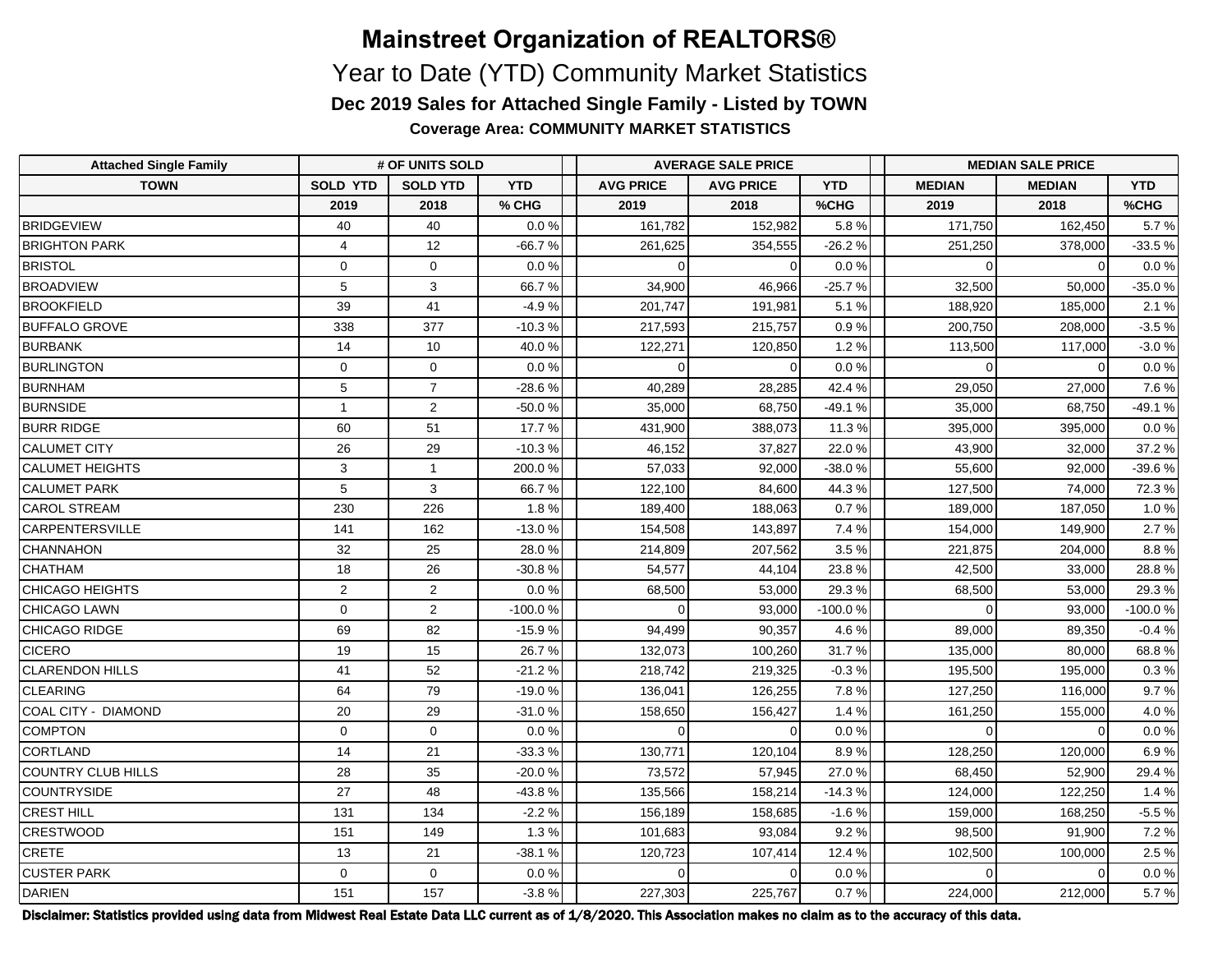**Coverage Area: COMMUNITY MARKET STATISTICS**

| <b>Attached Single Family</b>                 | # OF UNITS SOLD |                 |            |                  | <b>AVERAGE SALE PRICE</b> |            | <b>MEDIAN SALE PRICE</b> |               |            |  |
|-----------------------------------------------|-----------------|-----------------|------------|------------------|---------------------------|------------|--------------------------|---------------|------------|--|
| <b>TOWN</b>                                   | <b>SOLD YTD</b> | <b>SOLD YTD</b> | <b>YTD</b> | <b>AVG PRICE</b> | <b>AVG PRICE</b>          | <b>YTD</b> | <b>MEDIAN</b>            | <b>MEDIAN</b> | <b>YTD</b> |  |
|                                               | 2019            | 2018            | % CHG      | 2019             | 2018                      | %CHG       | 2019                     | 2018          | %CHG       |  |
| <b>DE KALB</b>                                | 80              | 78              | 2.6%       | 149,173          | 129.828                   | 14.9%      | 149.950                  | 134,000       | 11.9%      |  |
| <b>DES PLAINES</b>                            | 558             | 597             | $-6.5%$    | 183,325          | 180,790                   | 1.4%       | 172,750                  | 170,000       | 1.6%       |  |
| <b>DIXMOOR</b>                                | $\Omega$        | $\mathbf 0$     | $0.0 \%$   | $\Omega$         | $\Omega$                  | 0.0%       | $\Omega$                 | $\Omega$      | 0.0%       |  |
| <b>DOLTON</b>                                 | $\overline{7}$  | 15              | $-53.3%$   | 46,232           | 40,656                    | 13.7%      | 27,000                   | 29,500        | $-8.5%$    |  |
| DOUGLAS                                       | 94              | 79              | 19.0%      | 159,865          | 173,756                   | $-8.0%$    | 132,000                  | 160,000       | $-17.5%$   |  |
| DOWNERS GROVE                                 | 271             | 300             | $-9.7%$    | 205,962          | 201,680                   | 2.1%       | 156,000                  | 153,750       | 1.5%       |  |
| DUNNING                                       | 128             | 105             | 21.9%      | 194,128          | 189,103                   | 2.7%       | 199,500                  | 190,000       | 5.0%       |  |
| EARLVILLE                                     | $\mathbf 0$     | $\mathbf 0$     | $0.0\%$    | $\Omega$         |                           | 0.0%       | $\Omega$                 | $\Omega$      | $0.0\,\%$  |  |
| <b>EAST &amp; WEST DUNDEE - SLEEPY HOLLOW</b> | 47              | 50              | $-6.0%$    | 145,408          | 140,254                   | 3.7%       | 164,500                  | 160,000       | 2.8%       |  |
| <b>EAST GARFIELD PARK</b>                     | 32              | 17              | 88.2%      | 140,655          | 128,705                   | 9.3%       | 150,000                  | 138,600       | 8.2%       |  |
| EAST HAZEL CREST                              | $\mathbf 0$     | 0               | $0.0\%$    | $\Omega$         |                           | 0.0%       | $\Omega$                 | $\Omega$      | $0.0 \%$   |  |
| <b>EAST SIDE</b>                              | 3               | $\overline{2}$  | 50.0%      | 70,966           | 66,250                    | 7.1%       | 74,900                   | 66,250        | 13.1 %     |  |
| <b>EDGEWATER</b>                              | 740             | 809             | $-8.5%$    | 242,040          | 223.238                   | 8.4%       | 212,000                  | 205.000       | 3.4%       |  |
| <b>EDISON PARK</b>                            | 59              | 51              | 15.7%      | 169,438          | 167,888                   | 0.9%       | 165,000                  | 170,800       | $-3.4%$    |  |
| <b>ELBURN</b>                                 | 23              | 24              | $-4.2%$    | 183,984          | 186,197                   | $-1.2%$    | 175,000                  | 172,500       | 1.5%       |  |
| ELGIN                                         | 412             | 442             | $-6.8%$    | 173,398          | 167,659                   | 3.4%       | 173,000                  | 168,000       | 3.0%       |  |
| <b>ELK GROVE VILLAGE</b>                      | 195             | 205             | $-4.9%$    | 168,495          | 175,032                   | $-3.7%$    | 167,000                  | 173,500       | $-3.8%$    |  |
| <b>ELMHURST</b>                               | 107             | 100             | 7.0%       | 272,137          | 286,842                   | $-5.1%$    | 228,500                  | 254,500       | $-10.2%$   |  |
| <b>ELMWOOD PARK</b>                           | 78              | 108             | $-27.8%$   | 138,833          | 138,470                   | 0.3%       | 114,975                  | 124,950       | $-8.0%$    |  |
| <b>ELWOOD</b>                                 | $\overline{7}$  | 15              | $-53.3%$   | 174,471          | 163,653                   | 6.6%       | 177,000                  | 165,000       | 7.3%       |  |
| ENGLEWOOD                                     | $\mathbf{1}$    | $\mathbf{1}$    | 0.0%       | 13,000           | 12,500                    | 4.0%       | 13,000                   | 12,500        | 4.0%       |  |
| <b>ESSEX</b>                                  | $\mathbf 0$     | $\mathbf 0$     | 0.0 %      | $\Omega$         |                           | 0.0%       | $\Omega$                 |               | $0.0 \%$   |  |
| <b>EVANSTON</b>                               | 576             | 555             | 3.8%       | 285,422          | 285,970                   | $-0.2%$    | 241,750                  | 248,000       | $-2.5%$    |  |
| <b>EVERGREEN PARK</b>                         | 5               | 6               | $-16.7%$   | 80.380           | 60.416                    | 33.0%      | 60,000                   | 51.500        | 16.5%      |  |
| FLOSSMOOR                                     | 31              | 37              | $-16.2%$   | 124,850          | 134,664                   | $-7.3%$    | 132,000                  | 140,000       | $-5.7%$    |  |
| <b>FORD HEIGHTS</b>                           | $\mathbf 0$     | $\mathbf 0$     | $0.0\%$    | $\Omega$         | $\Omega$                  | 0.0%       | $\Omega$                 | $\Omega$      | 0.0%       |  |
| <b>FOREST GLEN</b>                            | 22              | 20              | 10.0%      | 345,227          | 282,925                   | 22.0%      | 351,750                  | 284,000       | 23.9%      |  |
| <b>FOREST PARK</b>                            | 148             | 155             | $-4.5%$    | 201,832          | 172,419                   | 17.1%      | 164,000                  | 129,000       | 27.1%      |  |
| <b>FOREST VIEW</b>                            | $\mathbf 0$     | $\mathbf 0$     | $0.0 \%$   | $\Omega$         | $\Omega$                  | 0.0%       | $\Omega$                 | $\Omega$      | $0.0 \%$   |  |
| <b>FOX LAKE</b>                               | 149             | 161             | $-7.5%$    | 119,174          | 118,133                   | 0.9%       | 134,000                  | 125,000       | 7.2%       |  |
| <b>FOX RIVER GROVE</b>                        | 10              | 6               | 66.7%      | 160,300          | 156,250                   | 2.6%       | 188,700                  | 176,500       | 6.9%       |  |
| <b>FRANKFORT - GREEN GARDEN</b>               | 114             | 81              | 40.7%      | 246,208          | 243,018                   | 1.3%       | 236,750                  | 242,000       | $-2.2%$    |  |
| <b>FRANKLIN PARK</b>                          | 13              | 11              | 18.2%      | 144,953          | 159,818                   | $-9.3%$    | 145,000                  | 155,000       | $-6.5%$    |  |
| <b>FULLER PARK</b>                            | 3               | $\mathbf{3}$    | 0.0 %      | 114,666          | 88,000                    | 30.3%      | 74,000                   | 57,500        | 28.7%      |  |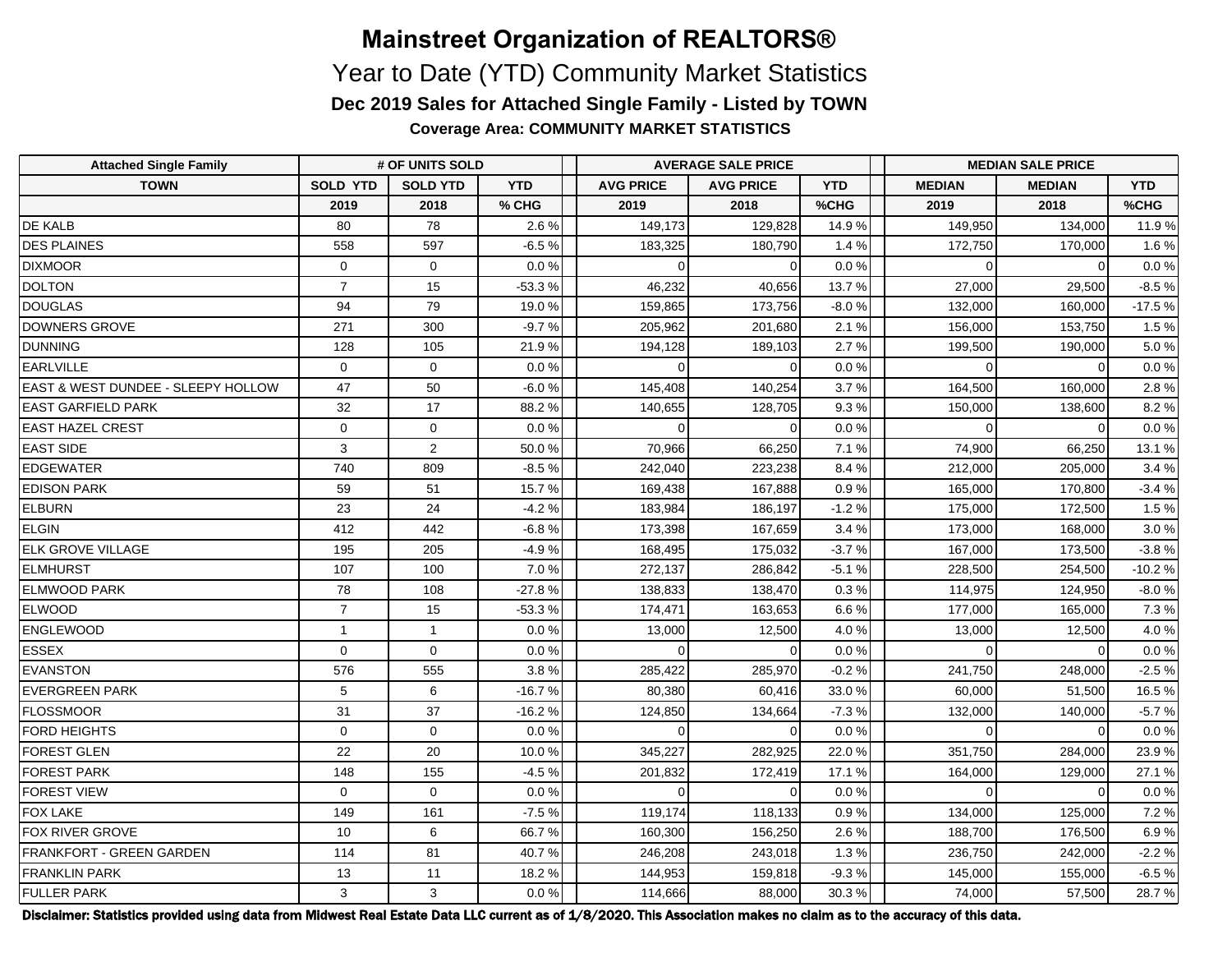# **Mainstreet Organization of REALTORS®** Year to Date (YTD) Community Market Statistics

**Dec 2019 Sales for Attached Single Family - Listed by TOWN**

**Coverage Area: COMMUNITY MARKET STATISTICS**

| <b>Attached Single Family</b>  | # OF UNITS SOLD |                 |            |                  | <b>AVERAGE SALE PRICE</b> |            | <b>MEDIAN SALE PRICE</b> |               |            |  |
|--------------------------------|-----------------|-----------------|------------|------------------|---------------------------|------------|--------------------------|---------------|------------|--|
| <b>TOWN</b>                    | <b>SOLD YTD</b> | <b>SOLD YTD</b> | <b>YTD</b> | <b>AVG PRICE</b> | <b>AVG PRICE</b>          | <b>YTD</b> | <b>MEDIAN</b>            | <b>MEDIAN</b> | <b>YTD</b> |  |
|                                | 2019            | 2018            | % CHG      | 2019             | 2018                      | %CHG       | 2019                     | 2018          | %CHG       |  |
| <b>GAGE PARK</b>               | $\overline{4}$  | $\mathbf{1}$    | 300.0%     | 60,250           | 50,000                    | 20.5%      | 60,000                   | 50,000        | 20.0%      |  |
| <b>GARDEN HOMES</b>            | $\mathbf 0$     | $\mathbf 0$     | 0.0 %      | $\mathbf 0$      | $\Omega$                  | 0.0%       | 0                        |               | 0.0%       |  |
| <b>GARDNER</b>                 | $\mathbf 0$     | $\mathbf 0$     | 0.0%       | $\Omega$         | $\Omega$                  | 0.0 %      | $\Omega$                 | $\mathsf{C}$  | 0.0%       |  |
| <b>GARFIELD RIDGE</b>          | 16              | 16              | 0.0%       | 109,143          | 119,206                   | $-8.4%$    | 102,000                  | 115,000       | $-11.3%$   |  |
| <b>GENEVA</b>                  | 105             | 114             | $-7.9%$    | 281,362          | 281,541                   | $-0.1%$    | 259,000                  | 248,000       | 4.4 %      |  |
| GENOA                          | $\overline{4}$  | 6               | $-33.3%$   | 160,875          | 153,333                   | 4.9%       | 173,000                  | 153,750       | 12.5 %     |  |
| GILBERTS                       | 62              | 56              | 10.7%      | 190,093          | 194,069                   | $-2.1%$    | 187,500                  | 196,750       | $-4.7%$    |  |
| <b>GLEN ELLYN</b>              | 151             | 137             | 10.2%      | 246,378          | 226,458                   | 8.8%       | 185,000                  | 167,000       | 10.8%      |  |
| <b>GLENDALE HEIGHTS</b>        | 242             | 212             | 14.2%      | 161,827          | 154,722                   | 4.6%       | 170,000                  | 167,000       | 1.8%       |  |
| GLENWOOD                       | 25              | 19              | 31.6%      | 56,240           | 53,788                    | 4.6%       | 53,500                   | 40,000        | 33.8%      |  |
| <b>GOLF-GLENVIEW</b>           | 297             | 275             | 8.0%       | 305,768          | 319,626                   | $-4.3%$    | 265,000                  | 275,000       | $-3.6%$    |  |
| <b>GRAND BOULEVARD</b>         | 178             | 164             | 8.5%       | 220,333          | 198,155                   | 11.2 %     | 210,000                  | 198,950       | 5.6 %      |  |
| <b>GRANT PARK</b>              | $\mathbf 0$     | 2               | $-100.0%$  | $\Omega$         | 141,250                   | $-100.0%$  | $\Omega$                 | 141,250       | -100.0 %   |  |
| <b>GREATER GRAND CROSSING</b>  | 5               | 5               | 0.0%       | 48,800           | 34,500                    | 41.5%      | 46,000                   | 32,500        | 41.5 %     |  |
| <b>GREEN OAKS-LIBERTYVILLE</b> | 100             | 78              | 28.2%      | 272,508          | 285,622                   | $-4.6%$    | 252,500                  | 280,000       | $-9.8%$    |  |
| <b>GURNEE</b>                  | 173             | 192             | $-9.9%$    | 157,038          | 152,671                   | 2.9%       | 155,000                  | 146,000       | 6.2%       |  |
| HAINESVILLE-GRAYSLAKE          | 212             | 244             | $-13.1%$   | 164,672          | 164,650                   | 0.0%       | 162,250                  | 155,000       | 4.7%       |  |
| HANOVER PARK                   | 220             | 207             | 6.3%       | 166,370          | 159,003                   | 4.6%       | 165,082                  | 159,900       | 3.2%       |  |
| <b>HARVEY</b>                  | $\mathbf 0$     | $\mathbf{1}$    | -100.0%    | $\Omega$         | 1,500                     | $-100.0%$  | $\Omega$                 | 1,500         | -100.0%    |  |
| <b>HARWOOD HEIGHTS</b>         | 33              | 48              | $-31.3%$   | 228,615          | 236,777                   | $-3.5%$    | 229,900                  | 244,500       | $-6.0%$    |  |
| HAZEL CREST                    | 28              | 17              | 64.7%      | 79,675           | 59,457                    | 34.0 %     | 61,500                   | 39,900        | 54.1%      |  |
| <b>HEGEWISCH</b>               | $\Omega$        | $\mathbf{1}$    | $-100.0%$  | $\Omega$         | 53,000                    | $-100.0%$  | $\Omega$                 | 53,000        | $-100.0%$  |  |
| <b>HERMOSA</b>                 | 11              | 8               | 37.5%      | 173,990          | 174,312                   | $-0.2%$    | 175,000                  | 153,500       | 14.0%      |  |
| <b>HICKORY HILLS</b>           | 53              | 50              | 6.0%       | 166,664          | 140,772                   | 18.4%      | 140,000                  | 136,000       | 2.9%       |  |
| <b>HIGHLAND PARK</b>           | 122             | 94              | 29.8%      | 337,996          | 365,094                   | $-7.4%$    | 296,350                  | 319,875       | $-7.4%$    |  |
| <b>HILLSIDE</b>                | 8               | 2               | 300.0%     | 80,137           | 53,500                    | 49.8%      | 67,750                   | 53,500        | 26.6%      |  |
| HINCKLEY                       | 6               | 5               | 20.0%      | 176,333          | 169,600                   | 4.0%       | 175,750                  | 165,000       | 6.5%       |  |
| HINSDALE                       | 47              | 61              | $-23.0%$   | 471,183          | 416,002                   | 13.3%      | 445,000                  | 410,000       | 8.5%       |  |
| <b>HODGKINS</b>                | $\mathbf 0$     | $\mathbf 0$     | $0.0\,\%$  | $\Omega$         | $\Omega$                  | 0.0%       | $\Omega$                 | $\Omega$      | 0.0%       |  |
| <b>HOFFMAN ESTATES</b>         | 288             | 300             | $-4.0%$    | 171,984          | 170,730                   | 0.7%       | 164,950                  | 154,000       | 7.1%       |  |
| <b>HOMER - LOCKPORT</b>        | 192             | 230             | $-16.5%$   | 196,939          | 197,185                   | $-0.1%$    | 192,000                  | 188,500       | 1.9%       |  |
| <b>HOMER GLEN</b>              | 25              | 22              | 13.6%      | 291,848          | 287,769                   | 1.4%       | 264,000                  | 292,450       | $-9.7%$    |  |
| <b>HOMETOWN</b>                | 67              | 49              | 36.7%      | 129,859          | 135,288                   | $-4.0%$    | 128,000                  | 130,000       | $-1.5%$    |  |
| <b>HOMEWOOD</b>                | 55              | 74              | $-25.7%$   | 71,745           | 70,836                    | 1.3%       | 69,900                   | 67,650        | 3.3%       |  |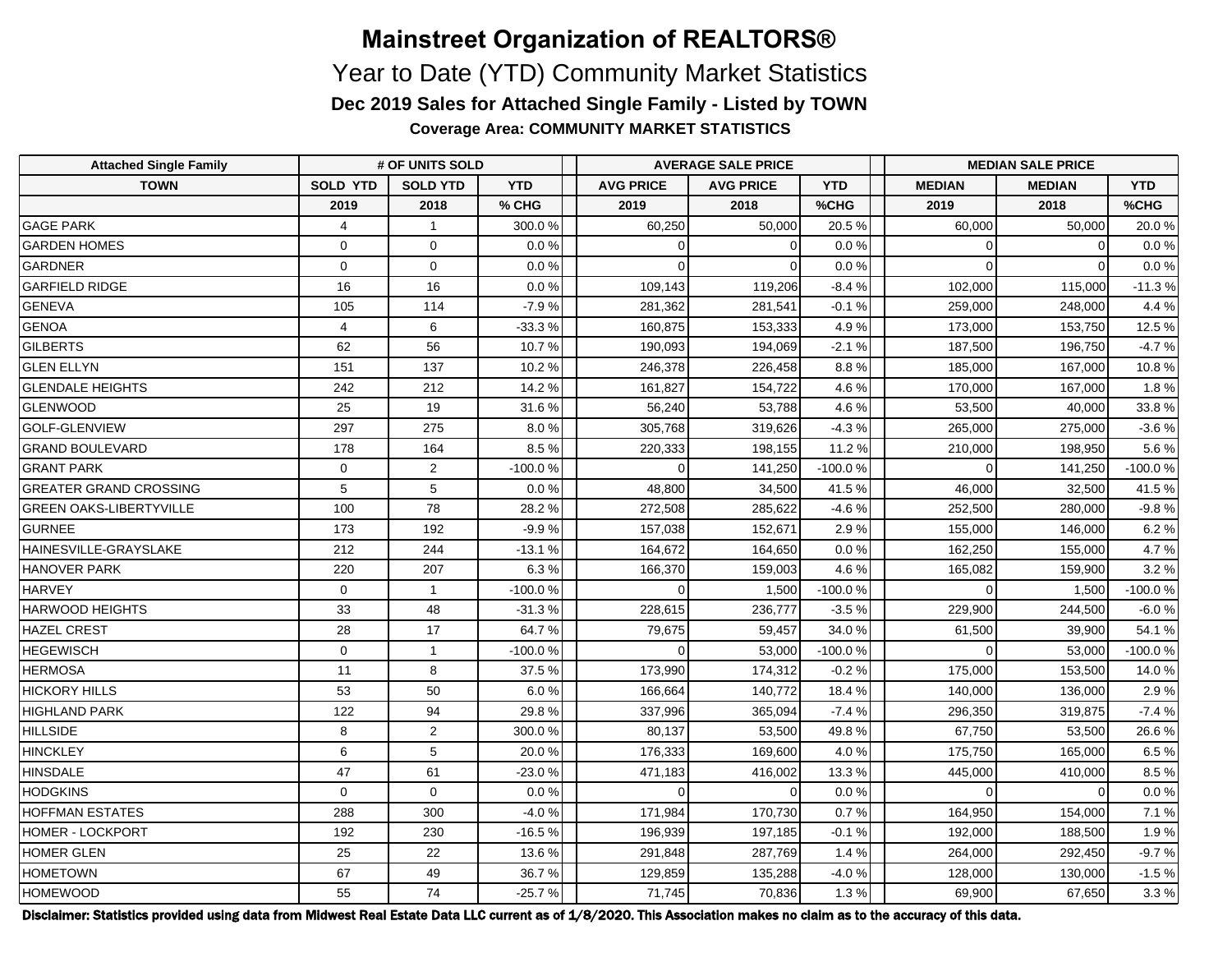**Coverage Area: COMMUNITY MARKET STATISTICS**

| <b>Attached Single Family</b>  | # OF UNITS SOLD |                 |            | <b>AVERAGE SALE PRICE</b> |                  |            | <b>MEDIAN SALE PRICE</b> |               |            |  |
|--------------------------------|-----------------|-----------------|------------|---------------------------|------------------|------------|--------------------------|---------------|------------|--|
| <b>TOWN</b>                    | <b>SOLD YTD</b> | <b>SOLD YTD</b> | <b>YTD</b> | <b>AVG PRICE</b>          | <b>AVG PRICE</b> | <b>YTD</b> | <b>MEDIAN</b>            | <b>MEDIAN</b> | <b>YTD</b> |  |
|                                | 2019            | 2018            | % CHG      | 2019                      | 2018             | %CHG       | 2019                     | 2018          | %CHG       |  |
| <b>HUMBOLDT PARK</b>           | 22              | 27              | $-18.5%$   | 247,675                   | 312,889          | $-20.8%$   | 267,500                  | 340,000       | $-21.3%$   |  |
| HUNTLEY                        | 150             | 131             | 14.5 %     | 191,545                   | 179,588          | 6.7%       | 185,500                  | 179,000       | 3.6%       |  |
| <b>HYDE PARK</b>               | 264             | 251             | 5.2%       | 241,171                   | 231,688          | 4.1%       | 195,000                  | 188,000       | 3.7%       |  |
| <b>INDIAN HEAD PARK</b>        | 78              | 69              | 13.0%      | 222,385                   | 231,401          | $-3.9%$    | 222,750                  | 220,000       | 1.3%       |  |
| <b>INGLESIDE</b>               | 5               | $\overline{4}$  | 25.0%      | 161,610                   | 146,000          | 10.7%      | 170,000                  | 143,250       | 18.7%      |  |
| <b>INVERNESS</b>               | 25              | 27              | $-7.4%$    | 401,231                   | 397,344          | 1.0%       | 372,000                  | 368,900       | 0.8%       |  |
| <b>IRVING PARK</b>             | 267             | 247             | 8.1%       | 228,911                   | 236,475          | $-3.2%$    | 210,000                  | 210,000       | $0.0\,\%$  |  |
| <b>ISLAND LAKE</b>             | 42              | 55              | $-23.6%$   | 135,368                   | 136,074          | $-0.5%$    | 139,650                  | 135,000       | 3.4%       |  |
| <b>ITASCA</b>                  | 56              | 59              | $-5.1%$    | 254,041                   | 245,398          | 3.5%       | 252,250                  | 249,900       | 0.9%       |  |
| JEFFERSON PARK                 | 59              | 61              | $-3.3%$    | 190,875                   | 173,860          | 9.8%       | 170,000                  | 147,000       | 15.7%      |  |
| <b>JOLIET</b>                  | 374             | 357             | 4.8%       | 156,138                   | 155,313          | 0.5%       | 166,750                  | 165,000       | 1.1%       |  |
| <b>JUSTICE</b>                 | 38              | 44              | $-13.6%$   | 164,173                   | 161,505          | 1.7%       | 167,000                  | 165,750       | 0.8%       |  |
| <b>KANEVILLE</b>               | $\mathbf 0$     | $\mathbf 0$     | 0.0%       | $\Omega$                  | $\Omega$         | 0.0%       | $\Omega$                 | $\Omega$      | 0.0%       |  |
| KEENEYVILLE- ROSELLE           | 149             | 204             | $-27.0%$   | 202,225                   | 183,538          | 10.2%      | 199,000                  | 182,000       | 9.3%       |  |
| KENWOOD                        | 142             | 174             | $-18.4%$   | 219,711                   | 193,845          | 13.3%      | 217,000                  | 175,000       | 24.0%      |  |
| <b>KINGSTON</b>                | $\mathbf{0}$    | $\mathbf 0$     | 0.0%       | $\Omega$                  | $\Omega$         | 0.0%       | $\overline{0}$           | $\Omega$      | 0.0%       |  |
| KINSMAN - MAZON - VERONA       | $\mathbf 0$     | $\mathbf 0$     | 0.0%       | $\Omega$                  | $\Omega$         | 0.0%       | $\Omega$                 | $\Omega$      | 0.0%       |  |
| KIRKLAND                       | $\mathbf{0}$    | $\overline{2}$  | -100.0%    | $\overline{0}$            | 130,250          | -100.0%    | $\overline{0}$           | 130,250       | -100.0%    |  |
| LA FOX                         | $\mathbf 0$     | $\mathbf 0$     | 0.0%       | $\Omega$                  | $\Omega$         | 0.0%       | $\overline{0}$           | $\Omega$      | 0.0%       |  |
| LA SALLE COUNTY                | $\mathbf 0$     | $\mathbf 0$     | 0.0%       | $\Omega$                  | $\Omega$         | 0.0%       | $\Omega$                 | $\Omega$      | 0.0 %      |  |
| LAGRANGE                       | 57              | 80              | $-28.8%$   | 212,135                   | 210,631          | 0.7%       | 173,000                  | 176,500       | $-2.0%$    |  |
| LAGRANGE HIGHLANDS             | 3               | $\overline{2}$  | 50.0%      | 135,000                   | 217,000          | $-37.8%$   | 115,000                  | 217,000       | -47.0%     |  |
| <b>LAGRANGE PARK</b>           | 15              | 13              | 15.4%      | 125,746                   | 108,784          | 15.6%      | 114,000                  | 100,000       | 14.0%      |  |
| <b>LAKE FOREST</b>             | 73              | 64              | 14.1%      | 576,615                   | 508,316          | 13.4 %     | 600,000                  | 517,500       | 15.9%      |  |
| <b>LAKE HOLIDAY</b>            | $\mathbf 0$     | $\mathbf 0$     | $0.0 \%$   | $\Omega$                  | $\Omega$         | 0.0 %      | $\Omega$                 | $\Omega$      | 0.0 %      |  |
| LAKE IN THE HILLS              | 160             | 191             | $-16.2%$   | 185,476                   | 171,841          | 7.9%       | 170,000                  | 160,762       | 5.8%       |  |
| <b>LAKE VIEW</b>               | 1,737           | 1,900           | $-8.6%$    | 395,488                   | 408,045          | $-3.1%$    | 350,000                  | 370,500       | $-5.5%$    |  |
| <b>LAKE VILLA- LINDENHURST</b> | 88              | 46              | 91.3%      | 157,171                   | 157,585          | $-0.3%$    | 147,250                  | 157,000       | $-6.2%$    |  |
| LAKEWOOD-CRYSTAL LAKE          | 242             | 232             | 4.3%       | 171,235                   | 161,778          | 5.9%       | 170,000                  | 161,750       | 5.1%       |  |
| LANSING                        | 57              | 59              | $-3.4%$    | 58,436                    | 56,318           | 3.8%       | 50,000                   | 47,900        | 4.4 %      |  |
| LEE                            | $\mathbf 0$     | $\mathbf 0$     | 0.0%       | $\Omega$                  |                  | 0.0%       | $\overline{0}$           | $\Omega$      | 0.0%       |  |
| LELAND                         | $\Omega$        | $\Omega$        | 0.0%       | $\Omega$                  |                  | 0.0%       | $\Omega$                 | $\Omega$      | 0.0%       |  |
| <b>LEMONT</b>                  | 71              | 65              | 9.2%       | 309,951                   | 308,069          | 0.6%       | 315,000                  | 305,000       | 3.3%       |  |
| <b>LEYDEN TOWNSHIP</b>         | $\mathbf 0$     | $\mathbf 0$     | 0.0 %      | 0                         | $\Omega$         | 0.0%       | $\overline{0}$           | $\mathbf 0$   | 0.0 %      |  |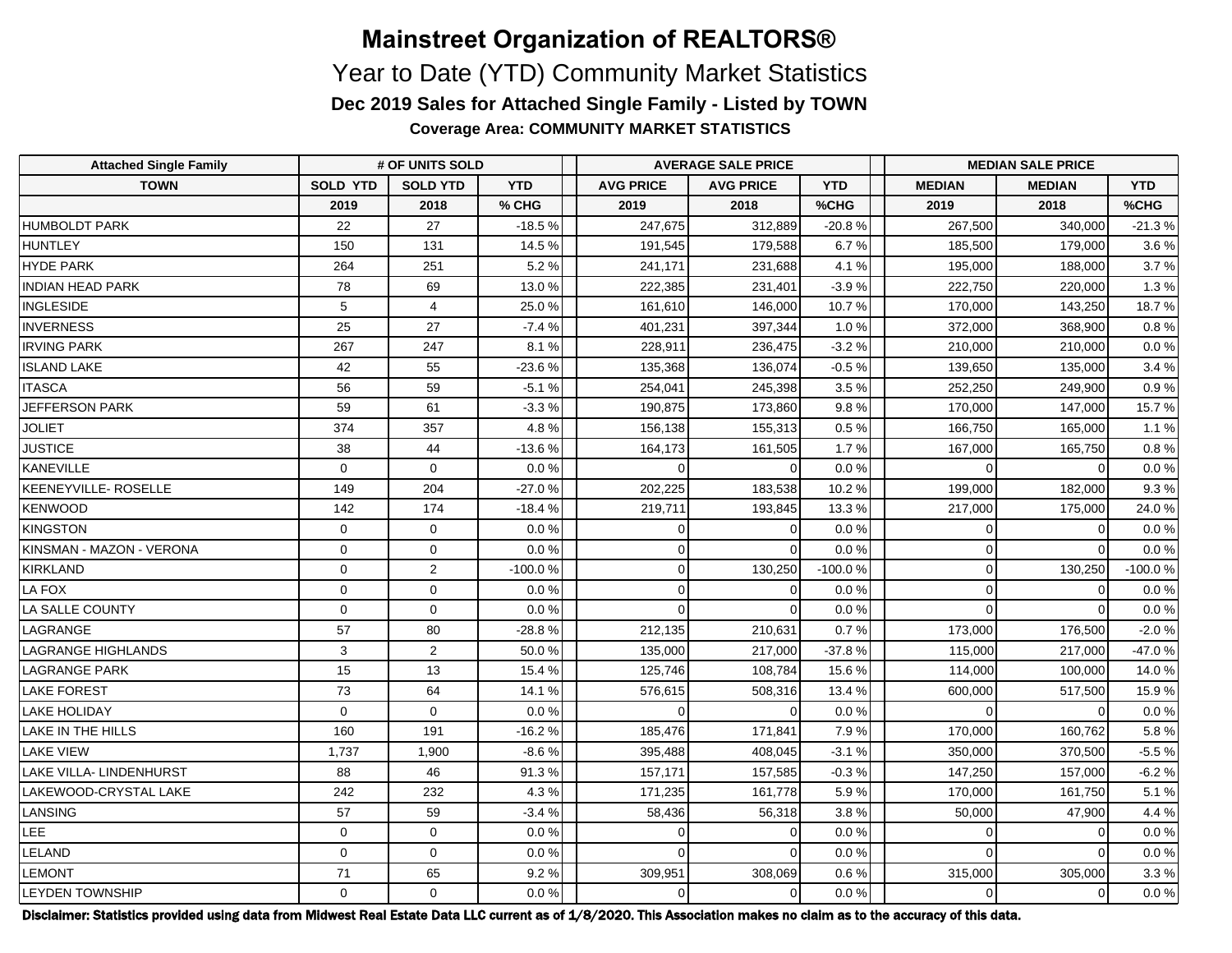**Coverage Area: COMMUNITY MARKET STATISTICS**

| <b>Attached Single Family</b>                            | # OF UNITS SOLD |                 |            |                  | <b>AVERAGE SALE PRICE</b> |            | <b>MEDIAN SALE PRICE</b> |               |            |  |
|----------------------------------------------------------|-----------------|-----------------|------------|------------------|---------------------------|------------|--------------------------|---------------|------------|--|
| <b>TOWN</b>                                              | <b>SOLD YTD</b> | <b>SOLD YTD</b> | <b>YTD</b> | <b>AVG PRICE</b> | <b>AVG PRICE</b>          | <b>YTD</b> | <b>MEDIAN</b>            | <b>MEDIAN</b> | <b>YTD</b> |  |
|                                                          | 2019            | 2018            | % CHG      | 2019             | 2018                      | %CHG       | 2019                     | 2018          | %CHG       |  |
| <b>LINCOLN PARK</b>                                      | 1,235           | 1,192           | 3.6%       | 601,762          | 583,660                   | 3.1%       | 505,000                  | 500,000       | 1.0%       |  |
| LINCOLN SQUARE                                           | 365             | 371             | $-1.6%$    | 354,294          | 336,179                   | 5.4%       | 315,000                  | 310,000       | 1.6%       |  |
| <b>LINCOLNSHIRE</b>                                      | 55              | 46              | 19.6%      | 343,980          | 366,021                   | $-6.0%$    | 310,000                  | 356,500       | $-13.0%$   |  |
| <b>LISLE</b>                                             | 206             | 248             | $-16.9%$   | 170,220          | 202,745                   | $-16.0%$   | 137,500                  | 154,000       | $-10.7%$   |  |
| <b>LOGAN SQUARE</b>                                      | 621             | 590             | 5.3%       | 430,520          | 425,413                   | 1.2%       | 410,000                  | 409,500       | 0.1%       |  |
| <b>LOMBARD</b>                                           | 283             | 282             | 0.4%       | 174,447          | 173,857                   | 0.3%       | 159,000                  | 165,000       | $-3.6%$    |  |
| LONG GROVE-LAKE ZURICH- HAWTHORN<br><b>WOODS-KILDEER</b> | 64              | 51              | 25.5%      | 257,159          | 260,243                   | $-1.2%$    | 250,000                  | 252,000       | $-0.8%$    |  |
| LOOP                                                     | 716             | 749             | $-4.4%$    | 415,322          | 444,440                   | $-6.6%$    | 328,750                  | 345,000       | $-4.7%$    |  |
| LOWER WEST SIDE                                          | 85              | 70              | 21.4%      | 378,442          | 367,177                   | 3.1%       | 407,000                  | 370,000       | 10.0%      |  |
| <b>LYNWOOD</b>                                           | 18              | 14              | 28.6%      | 72,927           | 89,810                    | $-18.8%$   | 63,100                   | 80,294        | $-21.4%$   |  |
| <b>LYONS</b>                                             | 30              | 14              | 114.3%     | 106,560          | 87,942                    | 21.2%      | 98,700                   | 74,500        | 32.5%      |  |
| <b>MANHATTAN-WILTON CENTER</b>                           | 75              | 53              | 41.5%      | 174,033          | 166.672                   | 4.4 %      | 167,563                  | 160.000       | 4.7%       |  |
| <b>MANTENO</b>                                           | 25              | 24              | 4.2%       | 165,414          | 163,561                   | 1.1%       | 169,000                  | 162,250       | 4.2%       |  |
| <b>MAPLE PARK</b>                                        | 5               | $\mathbf{3}$    | 66.7%      | 154,955          | 176,547                   | $-12.2%$   | 155,000                  | 168,000       | $-7.7%$    |  |
| MARENGO - HARMONY                                        | 17              | 23              | $-26.1%$   | 136,517          | 150,708                   | $-9.4%$    | 129,000                  | 128,000       | 0.8%       |  |
| MARKHAM                                                  | $\mathbf 0$     | $\overline{2}$  | -100.0%    | $\Omega$         | 125,000                   | $-100.0%$  | $\Omega$                 | 125,000       | $-100.0%$  |  |
| MARSEILLES                                               | 5               | 3               | 66.7%      | 104,860          | 95,466                    | 9.8%       | 114,500                  | 99,900        | 14.6%      |  |
| <b>MATTESON</b>                                          | 35              | 39              | $-10.3%$   | 123,893          | 141,338                   | $-12.3%$   | 137,000                  | 135,000       | 1.5%       |  |
| <b>IMAYWOOD</b>                                          | 5               | 8               | $-37.5%$   | 64,100           | 39,100                    | 63.9%      | 50,000                   | 35,250        | 41.8%      |  |
| <b>MCCOOK</b>                                            | $\mathbf 0$     | $\mathbf 0$     | 0.0%       | $\Omega$         |                           | 0.0%       | $\Omega$                 | $\Omega$      | 0.0%       |  |
| <b>MCKINLEY PARK</b>                                     | 15              | $\overline{7}$  | 114.3%     | 305,166          | 261,250                   | 16.8%      | 330,000                  | 286,250       | 15.3%      |  |
| MEDINAH                                                  | $\mathbf 0$     | 0               | 0.0%       | $\Omega$         | $\Omega$                  | 0.0%       | $\Omega$                 | $\Omega$      | 0.0 %      |  |
| MELROSE PARK                                             | 16              | 29              | -44.8%     | 190,325          | 168,388                   | 13.0%      | 193,000                  | 175,000       | 10.3%      |  |
| MENDOTA                                                  | $\mathbf{1}$    | $\mathbf 0$     | 100.0%     | 147,000          |                           | 100.0%     | 147,000                  | $\Omega$      | 0.0%       |  |
| <b>MERRIONETTE PARK</b>                                  | $\overline{4}$  | 3               | 33.3%      | 52,725           | 39,833                    | 32.4 %     | 50,500                   | 42,500        | 18.8%      |  |
| MIDLOTHIAN                                               | 28              | 53              | $-47.2%$   | 96,610           | 84,809                    | 13.9%      | 63,950                   | 63,000        | 1.5%       |  |
| <b>MILLBROOK</b>                                         | $\mathbf 0$     | $\mathbf 0$     | 0.0%       | $\Omega$         | $\Omega$                  | 0.0%       | $\Omega$                 | $\Omega$      | 0.0%       |  |
| <b>MILLINGTON</b>                                        | $\mathbf 0$     | $\mathbf 0$     | 0.0%       | $\Omega$         | $\Omega$                  | 0.0%       | $\Omega$                 | $\Omega$      | 0.0%       |  |
| MINOOKA                                                  | 90              | 83              | 8.4%       | 166,769          | 156,614                   | 6.5%       | 166,000                  | 160,000       | 3.8%       |  |
| MOKENA                                                   | 119             | 102             | 16.7%      | 214,042          | 214,961                   | $-0.4%$    | 209,900                  | 215,500       | $-2.6%$    |  |
| MOMENCE                                                  | $\mathbf{1}$    | $\mathbf 0$     | 100.0%     | 149,000          | $\Omega$                  | 100.0%     | 149,000                  | $\Omega$      | 0.0 %      |  |
| MONEE - UNINCORPORATED MONEE                             | 13              | 18              | -27.8 %    | 149,223          | 138,239                   | 8.0%       | 155,000                  | 138,950       | 11.6%      |  |
| MONTCLARE                                                | 23              | 27              | $-14.8%$   | 189,278          | 180,360                   | 4.9%       | 213,000                  | 210,000       | 1.4%       |  |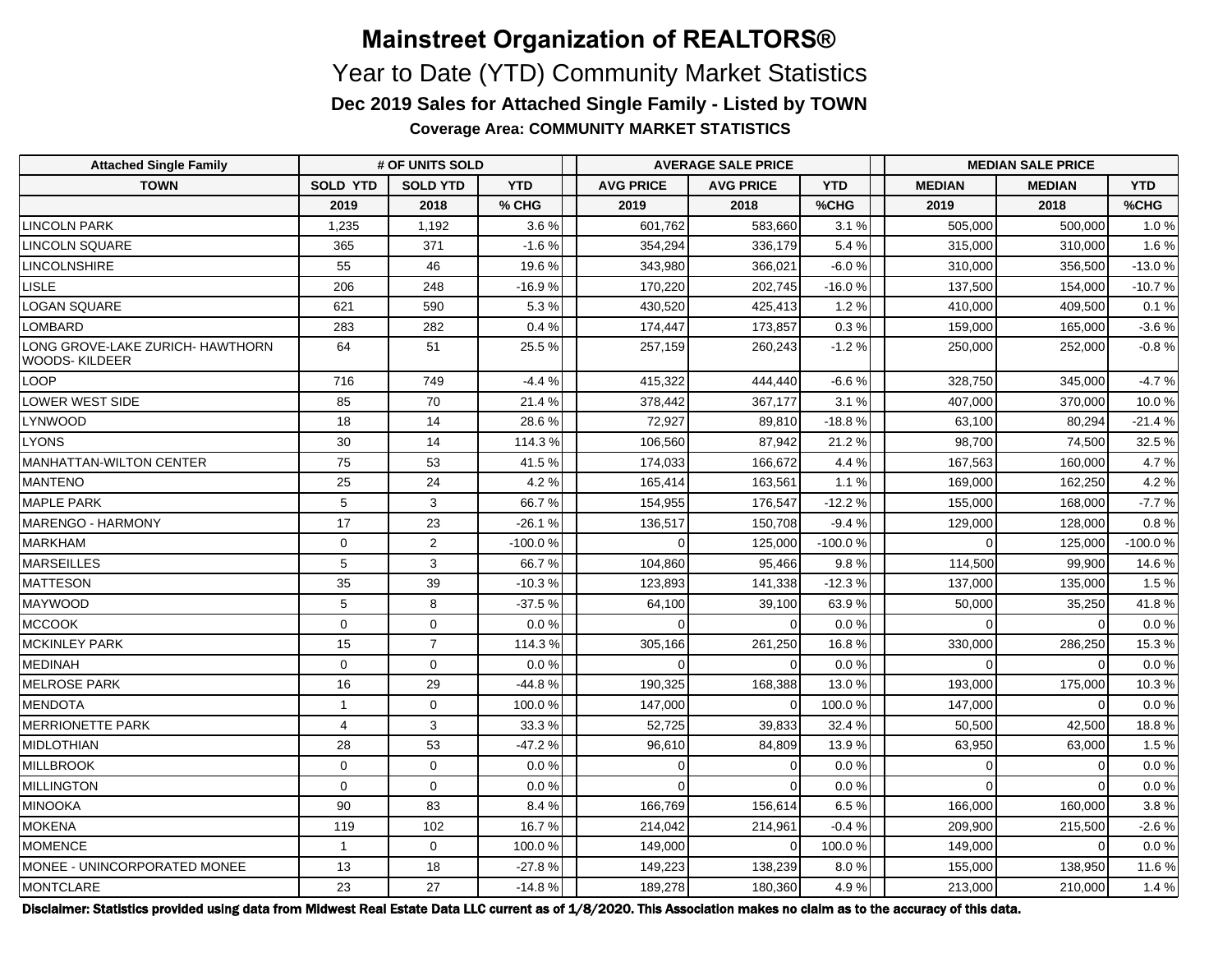**Coverage Area: COMMUNITY MARKET STATISTICS**

| <b>Attached Single Family</b> | # OF UNITS SOLD |                 |            | <b>AVERAGE SALE PRICE</b> |                  |            | <b>MEDIAN SALE PRICE</b> |               |            |  |
|-------------------------------|-----------------|-----------------|------------|---------------------------|------------------|------------|--------------------------|---------------|------------|--|
| <b>TOWN</b>                   | <b>SOLD YTD</b> | <b>SOLD YTD</b> | <b>YTD</b> | <b>AVG PRICE</b>          | <b>AVG PRICE</b> | <b>YTD</b> | <b>MEDIAN</b>            | <b>MEDIAN</b> | <b>YTD</b> |  |
|                               | 2019            | 2018            | % CHG      | 2019                      | 2018             | %CHG       | 2019                     | 2018          | %CHG       |  |
| MONTGOMERY                    | 110             | 111             | $-0.9%$    | 165,541                   | 166,588          | $-0.6%$    | 170,000                  | 168,500       | 0.9%       |  |
| <b>MORGAN PARK</b>            | 13              | 20              | $-35.0%$   | 110,774                   | 71,647           | 54.6%      | 98,000                   | 57,000        | 71.9%      |  |
| <b>MORRIS</b>                 | 39              | 40              | $-2.5%$    | 187,774                   | 175,610          | 6.9%       | 178,000                  | 166,250       | 7.1%       |  |
| <b>MORTON GROVE</b>           | 117             | 117             | 0.0%       | 221,864                   | 250,589          | $-11.5%$   | 210,000                  | 248,000       | $-15.3%$   |  |
| MOUNT GREENWOOD               | 10              | 9               | 11.1 %     | 124,300                   | 120,249          | 3.4%       | 109,000                  | 117,000       | $-6.8%$    |  |
| MT. PROSPECT                  | 252             | 253             | $-0.4%$    | 201,044                   | 181,841          | 10.6%      | 195,000                  | 165,000       | 18.2%      |  |
| MUNDELEIN                     | 129             | 130             | $-0.8%$    | 193,394                   | 202,718          | $-4.6%$    | 190,124                  | 200,050       | $-5.0%$    |  |
| NAPERVILLE                    | 821             | 939             | $-12.6%$   | 243,132                   | 242,533          | 0.3 %      | 225,000                  | 215,000       | 4.7%       |  |
| <b>NEAR NORTH SIDE</b>        | 2,370           | 2,639           | $-10.2%$   | 629,630                   | 649,612          | $-3.1%$    | 395,000                  | 410,000       | $-3.7%$    |  |
| NEAR SOUTH SIDE               | 694             | 784             | $-11.5%$   | 436,912                   | 475,366          | $-8.1%$    | 370,875                  | 371,500       | $-0.2%$    |  |
| <b>NEAR WEST SIDE</b>         | 1,133           | 1,211           | $-6.4%$    | 510,630                   | 507,571          | 0.6%       | 365,000                  | 380,000       | $-4.0%$    |  |
| <b>NEW CITY</b>               | 15              | 13              | 15.4%      | 227,400                   | 183,369          | 24.0%      | 195,000                  | 179,900       | 8.4%       |  |
| <b>NEW LENOX</b>              | 82              | 89              | $-7.9%$    | 177,906                   | 169,019          | 5.3%       | 156,750                  | 152,500       | 2.8%       |  |
| <b>NEWARK</b>                 | $\Omega$        | $\mathbf 0$     | 0.0%       | $\Omega$                  |                  | 0.0%       | $\Omega$                 | $\Omega$      | $0.0 \%$   |  |
| <b>NILES</b>                  | 149             | 172             | $-13.4%$   | 207,299                   | 193,538          | 7.1%       | 213,000                  | 191,000       | 11.5 %     |  |
| <b>NORRIDGE</b>               | 23              | 37              | $-37.8%$   | 202,880                   | 196,945          | 3.0%       | 203,000                  | 194,500       | 4.4%       |  |
| NORTH AURORA                  | 85              | 86              | $-1.2%$    | 180,346                   | 172,951          | 4.3%       | 177,900                  | 172,000       | 3.4%       |  |
| NORTH CENTER                  | 383             | 385             | $-0.5%$    | 462,799                   | 439,829          | 5.2%       | 444,000                  | 428,000       | 3.7%       |  |
| <b>NORTH CHICAGO</b>          | 12              | 14              | $-14.3%$   | 71,575                    | 69,623           | 2.8%       | 66,750                   | 61,250        | 9.0%       |  |
| <b>NORTH LAWNDALE</b>         | 10              | 12              | $-16.7%$   | 113,660                   | 86,141           | 32.0%      | 117,750                  | 89,000        | 32.3%      |  |
| <b>NORTH PARK</b>             | 41              | 48              | $-14.6%$   | 223,858                   | 194,340          | 15.2%      | 230,000                  | 183,750       | 25.2%      |  |
| <b>NORTH RIVERSIDE</b>        | 11              | 6               | 83.3%      | 156,863                   | 125,583          | 24.9%      | 139,000                  | 129,500       | 7.3%       |  |
| NORTHBROOK                    | 269             | 277             | $-2.9%$    | 316,840                   | 327,445          | $-3.2%$    | 287,500                  | 306,000       | $-6.1%$    |  |
| NORTHLAKE                     | 13              | 22              | -40.9%     | 87,000                    | 91,104           | $-4.5%$    | 80,000                   | 73,250        | 9.2%       |  |
| NORWAY                        | $\mathbf 0$     | $\mathbf 0$     | 0.0%       | $\Omega$                  |                  | $0.0 \%$   | $\Omega$                 | $\Omega$      | $0.0 \%$   |  |
| NORWOOD PARK                  | 85              | 84              | 1.2%       | 191,029                   | 162,928          | 17.3%      | 175,000                  | 153,500       | 14.0%      |  |
| <b>OAK BROOK</b>              | 83              | 99              | $-16.2%$   | 344,529                   | 324,390          | 6.2%       | 336,500                  | 320,000       | 5.2%       |  |
| <b>OAK BROOK TERRACE</b>      | $\overline{7}$  | 17              | $-58.8%$   | 257,500                   | 359,402          | $-28.4%$   | 210,000                  | 397,500       | $-47.2%$   |  |
| <b>OAK FOREST</b>             | 108             | 114             | $-5.3%$    | 128,075                   | 116,223          | 10.2%      | 121,500                  | 114,900       | 5.7%       |  |
| <b>OAK LAWN</b>               | 336             | 318             | 5.7%       | 105,726                   | 98,101           | 7.8%       | 103,000                  | 95,950        | 7.4 %      |  |
| <b>OAK PARK</b>               | 341             | 408             | $-16.4%$   | 206,946                   | 253,361          | $-18.3%$   | 172,000                  | 174,965       | $-1.7%$    |  |
| OAKLAND                       | 30              | 40              | $-25.0%$   | 282,538                   | 297,308          | $-5.0%$    | 262,000                  | 313,500       | $-16.4%$   |  |
| OAKWOOD HILLS - CARY          | 89              | 97              | $-8.3%$    | 183,814                   | 164,670          | 11.6%      | 172,500                  | 163,000       | 5.8%       |  |
| O'HARE                        | 101             | 112             | $-9.8%$    | 147,414                   | 143,215          | 2.9%       | 135,000                  | 132,000       | 2.3%       |  |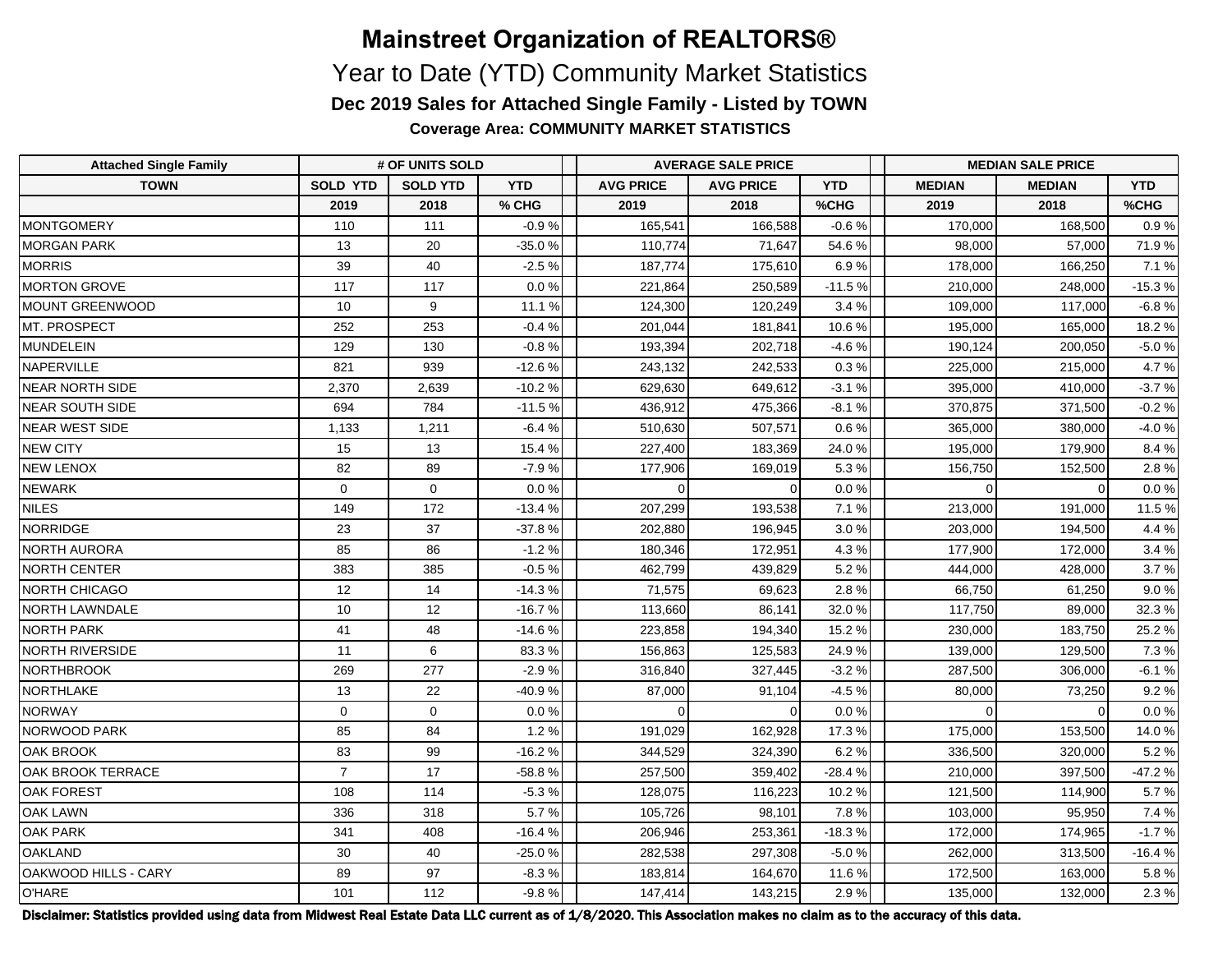**Coverage Area: COMMUNITY MARKET STATISTICS**

| <b>Attached Single Family</b> | # OF UNITS SOLD |                 |            | <b>AVERAGE SALE PRICE</b> |                  |            | <b>MEDIAN SALE PRICE</b> |               |            |  |
|-------------------------------|-----------------|-----------------|------------|---------------------------|------------------|------------|--------------------------|---------------|------------|--|
| <b>TOWN</b>                   | <b>SOLD YTD</b> | <b>SOLD YTD</b> | <b>YTD</b> | <b>AVG PRICE</b>          | <b>AVG PRICE</b> | <b>YTD</b> | <b>MEDIAN</b>            | <b>MEDIAN</b> | <b>YTD</b> |  |
|                               | 2019            | 2018            | % CHG      | 2019                      | 2018             | %CHG       | 2019                     | 2018          | %CHG       |  |
| <b>OLYMPIA FIELDS</b>         | 12              | 6               | 100.0%     | 166,900                   | 159,313          | 4.8%       | 150,450                  | 142,691       | 5.4%       |  |
| <b>ORLAND HILLS</b>           | $\overline{2}$  | $\,6$           | $-66.7%$   | 181,250                   | 164,816          | 10.0%      | 181,250                  | 165,500       | 9.5%       |  |
| <b>ORLAND PARK</b>            | 481             | 564             | $-14.7%$   | 209,253                   | 199,399          | 4.9%       | 195,000                  | 182,500       | 6.9%       |  |
| OSWEGO                        | 257             | 221             | 16.3%      | 189,147                   | 181,394          | 4.3%       | 186,000                  | 182,000       | 2.2%       |  |
| <b>OTTAWA</b>                 | 18              | 19              | $-5.3%$    | 123,383                   | 128,622          | $-4.1%$    | 121,250                  | 131,000       | $-7.4%$    |  |
| PALATINE                      | 697             | 728             | $-4.3%$    | 188,538                   | 195,585          | $-3.6%$    | 169,000                  | 171,500       | $-1.5%$    |  |
| <b>PALOS HEIGHTS</b>          | 104             | 103             | 1.0%       | 234,728                   | 227,971          | 3.0%       | 223,250                  | 215,000       | 3.8%       |  |
| <b>PALOS HILLS</b>            | 169             | 181             | $-6.6%$    | 151,850                   | 145,721          | 4.2%       | 149,000                  | 145,000       | 2.8%       |  |
| <b>PALOS PARK</b>             | 46              | 49              | $-6.1%$    | 207,277                   | 222,479          | $-6.8%$    | 185,500                  | 215,000       | $-13.7%$   |  |
| <b>PARK CITY -WAUKEGAN</b>    | 38              | 51              | 25.5%      | 122,492                   | 106,556          | 15.0%      | 137,000                  | 121,000       | 13.2%      |  |
| <b>PARK FOREST</b>            | 20              | 19              | 5.3%       | 27,950                    | 52,985           | $-47.3%$   | 21,500                   | 50,000        | $-57.0%$   |  |
| <b>PARK RIDGE</b>             | 134             | 141             | $-5.0%$    | 303,784                   | 271,584          | 11.9%      | 291,500                  | 231,500       | 25.9%      |  |
| <b>PAW PAW</b>                | $\mathbf 0$     | $\mathbf 0$     | 0.0%       | $\Omega$                  |                  | 0.0%       | $\Omega$                 | $\Omega$      | 0.0%       |  |
| PERU                          | $\mathbf{1}$    | $\overline{7}$  | $-85.7%$   | 140,000                   | 186,714          | $-25.0%$   | 140,000                  | 169,500       | $-17.4%$   |  |
| <b>PHOENIX</b>                | $\mathbf 0$     | $\mathbf 0$     | 0.0%       | $\Omega$                  |                  | 0.0%       | $\Omega$                 | $\Omega$      | $0.0 \%$   |  |
| PINGREE GROVE - HAMPSHIRE     | 226             | 293             | $-22.9%$   | 184,351                   | 174,933          | 5.4%       | 182,000                  | 175,000       | 4.0%       |  |
| PLAINFIELD                    | 364             | 402             | $-9.5%$    | 193,535                   | 190,737          | 1.5%       | 186,250                  | 180,000       | 3.5%       |  |
| PLANO                         | 66              | 67              | $-1.5%$    | 137,528                   | 140,297          | $-2.0%$    | 142,500                  | 143,000       | $-0.4%$    |  |
| PLATO                         | $\mathbf 0$     | $\mathbf 0$     | 0.0%       | $\Omega$                  |                  | 0.0%       | $\Omega$                 | $\Omega$      | 0.0%       |  |
| <b>PORTAGE PARK</b>           | 81              | 91              | $-11.0%$   | 180,435                   | 186,146          | $-3.1%$    | 154,000                  | 173,000       | $-11.0%$   |  |
| POSEN                         | $\mathbf{1}$    | $\mathbf{1}$    | 0.0 %      | 135,000                   | 117,000          | 15.4%      | 135,000                  | 117,000       | 15.4 %     |  |
| <b>PROSPECT HEIGHTS</b>       | 139             | 116             | 19.8%      | 175,107                   | 169,469          | 3.3%       | 148,000                  | 140,000       | 5.7%       |  |
| PULLMAN                       | 11              | 13              | $-15.4%$   | 67,081                    | 43,822           | 53.1%      | 65,000                   | 22,200        | 192.8%     |  |
| <b>RICHTON PARK</b>           | 26              | 24              | 8.3%       | 72,125                    | 66,266           | 8.8%       | 55,450                   | 43,750        | 26.7%      |  |
| <b>RIVER FOREST</b>           | 72              | 78              | $-7.7%$    | 213,656                   | 234,184          | $-8.8%$    | 190,000                  | 200,000       | $-5.0%$    |  |
| <b>RIVER GROVE</b>            | 27              | 32              | $-15.6%$   | 125,385                   | 113,703          | 10.3%      | 125,000                  | 115,000       | 8.7%       |  |
| RIVERDALE                     | $\overline{4}$  | $\overline{7}$  | $-42.9%$   | 21,875                    | 14,485           | 51.0%      | 14,000                   | 15,500        | $-9.7%$    |  |
| RIVERDALE                     | 5               | $\mathbf 0$     | 100.0%     | 18,000                    | $\Omega$         | 100.0%     | 19,500                   | $\mathbf 0$   | $0.0 \%$   |  |
| <b>RIVERSIDE</b>              | 11              | 20              | -45.0%     | 188,845                   | 186,457          | 1.3%       | 190,000                  | 140,500       | 35.2%      |  |
| <b>ROBBINS</b>                | 3               | $\mathbf 0$     | 100.0%     | 32,633                    | $\Omega$         | 100.0%     | 35,900                   | $\Omega$      | $0.0\,\%$  |  |
| <b>ROGERS PARK</b>            | 449             | 467             | $-3.9%$    | 191,890                   | 193,352          | $-0.8%$    | 175,000                  | 184,500       | $-5.2%$    |  |
| <b>ROLLING MEADOWS</b>        | 143             | 173             | $-17.3%$   | 159,356                   | 159,165          | 0.1%       | 144,000                  | 140,150       | 2.8%       |  |
| ROMEOVILLE                    | 164             | 160             | 2.5%       | 182,386                   | 173,024          | 5.4%       | 177,700                  | 170,000       | 4.5%       |  |
| ROSELAND                      | 9               | 11              | $-18.2%$   | 57,539                    | 81,172           | $-29.1%$   | 50,000                   | 89,000        | $-43.8%$   |  |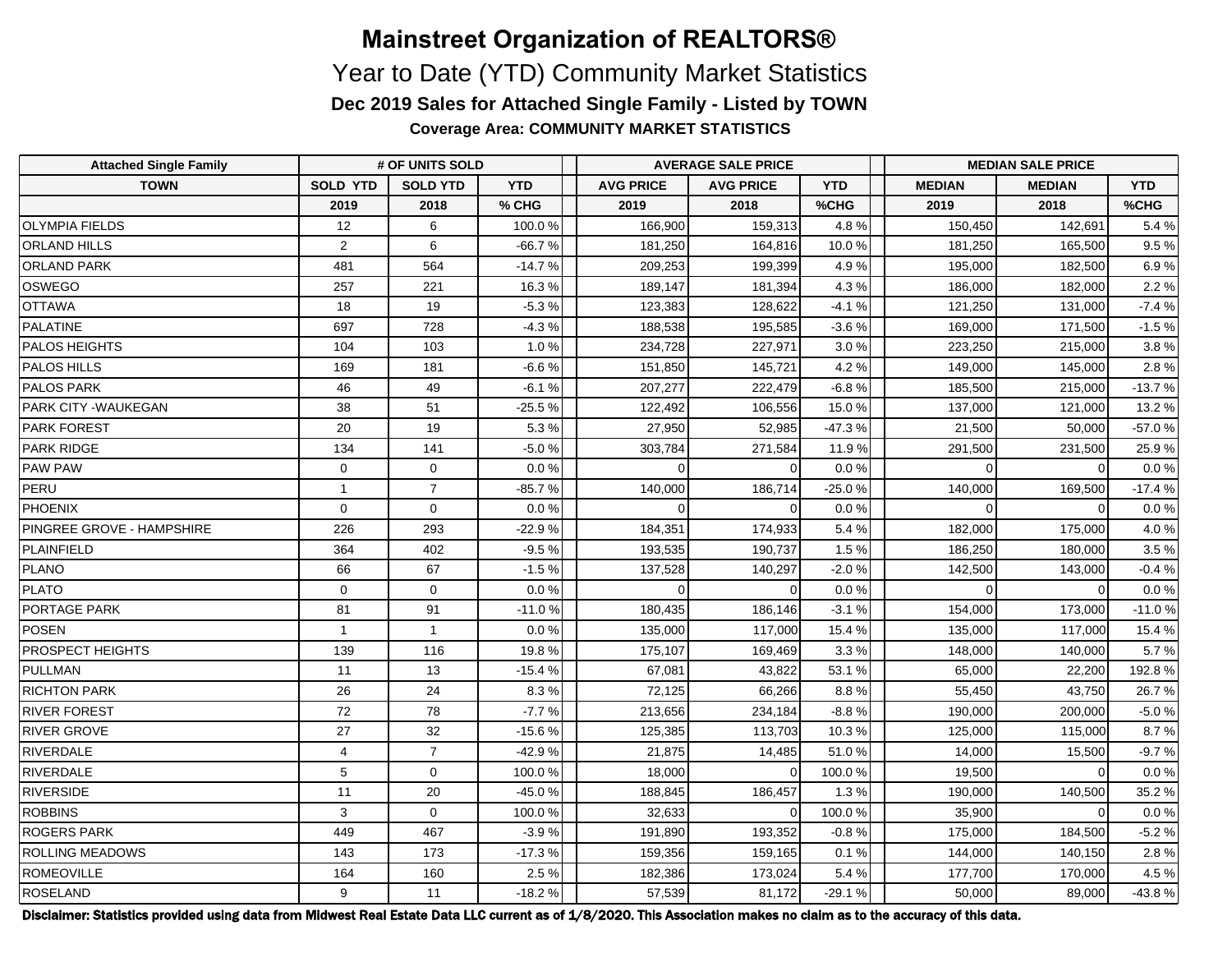**Coverage Area: COMMUNITY MARKET STATISTICS**

| <b>Attached Single Family</b>                             | # OF UNITS SOLD |                 |            | <b>AVERAGE SALE PRICE</b> |                  |            | <b>MEDIAN SALE PRICE</b> |               |            |  |
|-----------------------------------------------------------|-----------------|-----------------|------------|---------------------------|------------------|------------|--------------------------|---------------|------------|--|
| <b>TOWN</b>                                               | <b>SOLD YTD</b> | <b>SOLD YTD</b> | <b>YTD</b> | <b>AVG PRICE</b>          | <b>AVG PRICE</b> | <b>YTD</b> | <b>MEDIAN</b>            | <b>MEDIAN</b> | <b>YTD</b> |  |
|                                                           | 2019            | 2018            | % CHG      | 2019                      | 2018             | %CHG       | 2019                     | 2018          | %CHG       |  |
| <b>ROSEMONT</b>                                           | $\overline{4}$  | 6               | $-33.3%$   | 157,725                   | 117,941          | 33.7%      | 158,500                  | 117,000       | 35.5%      |  |
| <b>ROUND LAKE</b>                                         | 230             | 225             | 2.2%       | 137,277                   | 131,404          | 4.5%       | 145,000                  | 136,000       | 6.6%       |  |
| <b>RUSSELL</b>                                            | $\mathbf 0$     | $\mathbf 0$     | 0.0%       | $\Omega$                  |                  | 0.0%       | $\Omega$                 | $\Omega$      | 0.0 %      |  |
| <b>SANDWICH</b>                                           | 13              | 17              | $-23.5%$   | 133,484                   | 133,917          | $-0.3%$    | 135,000                  | 144,000       | $-6.3%$    |  |
| <b>SAUK VILLAGE</b>                                       | $\overline{2}$  | $\overline{1}$  | 100.0%     | 52,500                    | 62,900           | $-16.5%$   | 52,500                   | 62,900        | $-16.5%$   |  |
| <b>SCHAUMBURG</b>                                         | 832             | 846             | $-1.7%$    | 184,408                   | 183,261          | 0.6%       | 174,000                  | 171,700       | 1.3%       |  |
| <b>SCHILLER PARK</b>                                      | 67              | 41              | 63.4%      | 119,375                   | 118,889          | 0.4%       | 110,000                  | 114,000       | $-3.5%$    |  |
| SERENA                                                    | $\mathbf 0$     | 0               | 0.0%       | $\Omega$                  |                  | 0.0%       | 0                        | $\Omega$      | 0.0 %      |  |
| SHABBONA                                                  | $\mathbf 0$     | $\mathbf 0$     | 0.0%       | $\Omega$                  | ∩                | 0.0%       | $\overline{0}$           | $\Omega$      | 0.0 %      |  |
| SHERIDAN                                                  | $\mathbf 0$     | $\mathbf 0$     | 0.0%       | $\Omega$                  |                  | 0.0%       | $\Omega$                 | $\Omega$      | 0.0%       |  |
| SHOREWOOD                                                 | 61              | 56              | 8.9%       | 180,341                   | 173,793          | 3.8%       | 180,000                  | 173,250       | 3.9%       |  |
| <b>SKOKIE</b>                                             | 266             | 256             | 3.9%       | 214,292                   | 197,387          | 8.6%       | 200,500                  | 189,000       | 6.1%       |  |
| SOMONAUK                                                  | 9               | 12              | $-25.0%$   | 140,400                   | 154,575          | $-9.2%$    | 157,000                  | 150,500       | 4.3%       |  |
| SOUTH CHICAGO                                             | 3               | $\overline{2}$  | 50.0%      | 36,083                    | 18,180           | 98.5%      | 37,750                   | 18,180        | 107.7%     |  |
| <b>SOUTH CHICAGO HEIGHTS</b>                              | $\mathbf 0$     | $\mathbf 0$     | 0.0%       |                           |                  | 0.0%       |                          |               | $0.0 \%$   |  |
| <b>SOUTH DEERING</b>                                      | 17              | 27              | $-37.0%$   | 45,382                    | 45,646           | $-0.6%$    | 31,000                   | 29,750        | 4.2%       |  |
| <b>SOUTH ELGIN</b>                                        | 132             | 164             | $-19.5%$   | 179,676                   | 171,989          | 4.5%       | 184,500                  | 168,000       | 9.8%       |  |
| <b>SOUTH HOLLAND</b>                                      | $\overline{4}$  | 5               | $-20.0%$   | 137,500                   | 134,380          | 2.3%       | 139,000                  | 134,000       | 3.7%       |  |
| <b>SOUTH LAWNDALE</b>                                     | $\overline{2}$  | $\mathbf{1}$    | 100.0%     | 186,500                   | 115,000          | 62.2%      | 186,500                  | 115,000       | 62.2%      |  |
| <b>SOUTH SHORE</b>                                        | 108             | 111             | $-2.7%$    | 88,158                    | 68,641           | 28.4%      | 68,000                   | 52,500        | 29.5%      |  |
| <b>ST. CHARLES</b>                                        | 166             | 187             | $-11.2%$   | 248,713                   | 257,170          | $-3.3%$    | 226,500                  | 233,500       | $-3.0%$    |  |
| STEGER                                                    | 3               | $\mathbf 0$     | 100.0%     | 146,333                   |                  | 100.0%     | 149,000                  |               | 0.0 %      |  |
| STEWARD                                                   | $\mathbf 0$     | $\mathbf 0$     | 0.0%       | $\Omega$                  |                  | 0.0%       | $\Omega$                 |               | 0.0%       |  |
| STICKNEY                                                  | $\overline{7}$  | 3               | 133.3%     | 98,464                    | 133,200          | $-26.1%$   | 100,000                  | 132,000       | -24.2 %    |  |
| <b>STONE PARK</b>                                         | $\mathbf 0$     | $\mathbf 0$     | 0.0%       | $\Omega$                  | $\Omega$         | 0.0%       | $\Omega$                 | $\Omega$      | $0.0 \%$   |  |
| STREAMWOOD                                                | 292             | 299             | $-2.3%$    | 173,214                   | 169,207          | 2.4 %      | 170,000                  | 160,000       | 6.3%       |  |
| <b>SUGAR GROVE</b>                                        | 73              | 68              | 7.4 %      | 208,754                   | 203,533          | 2.6%       | 195,000                  | 187,750       | 3.9%       |  |
| <b>SUMMIT</b>                                             | 5               | 9               | -44.4 %    | 131,400                   | 143,111          | $-8.2%$    | 150,000                  | 156,000       | $-3.9%$    |  |
| SUNNYSIDE - MCHENRY-LAKE MOOR-<br>MCCULLOM LAKE-JOHNSBURG | 196             | 163             | 20.3%      | 138,605                   | 135,353          | 2.4%       | 144,000                  | 141,000       | 2.1%       |  |
| SYCAMORE                                                  | 123             | 125             | $-1.6%$    | 148,319                   | 155,762          | $-4.8%$    | 134,500                  | 149,900       | $-10.3%$   |  |
| <b>THORNTON</b>                                           | $\mathbf 0$     | $\mathbf 0$     | 0.0%       | $\Omega$                  |                  | 0.0%       | $\Omega$                 | $\Omega$      | $0.0 \%$   |  |
| <b>TINLEY PARK</b>                                        | 487             | 578             | $-15.7%$   | 172,865                   | 168,689          | 2.5%       | 170,000                  | 169,854       | 0.1%       |  |
| <b>UNIVERSITY PARK</b>                                    | 20              | 28              | $-28.6%$   | 43,931                    | 44,179           | $-0.6%$    | 43,500                   | 46,450        | $-6.4%$    |  |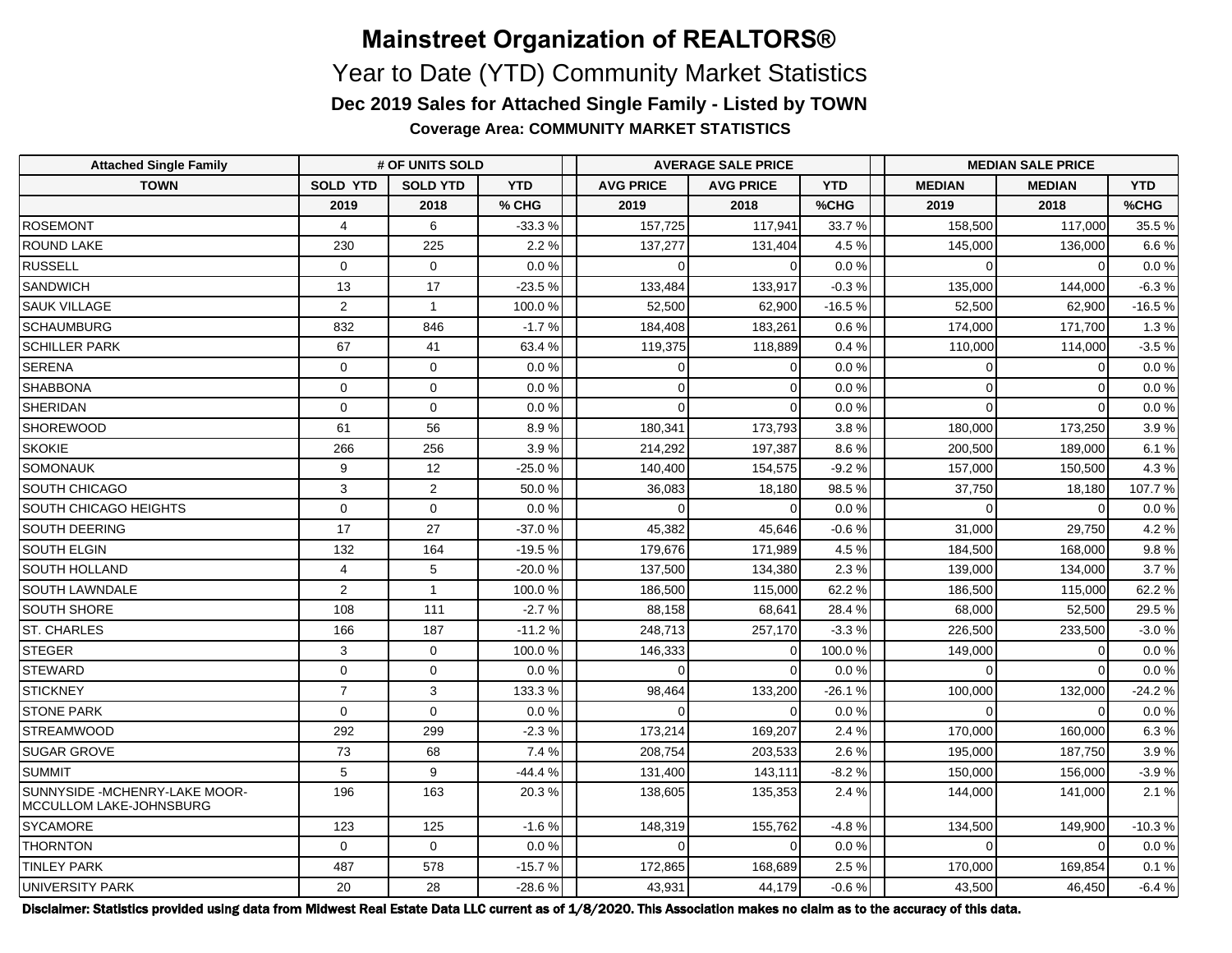**Coverage Area: COMMUNITY MARKET STATISTICS**

| <b>Attached Single Family</b> | # OF UNITS SOLD |                 |            | <b>AVERAGE SALE PRICE</b> |                  |            | <b>MEDIAN SALE PRICE</b> |               |            |  |
|-------------------------------|-----------------|-----------------|------------|---------------------------|------------------|------------|--------------------------|---------------|------------|--|
| <b>TOWN</b>                   | <b>SOLD YTD</b> | <b>SOLD YTD</b> | <b>YTD</b> | <b>AVG PRICE</b>          | <b>AVG PRICE</b> | <b>YTD</b> | <b>MEDIAN</b>            | <b>MEDIAN</b> | <b>YTD</b> |  |
|                               | 2019            | 2018            | % CHG      | 2019                      | 2018             | %CHG       | 2019                     | 2018          | %CHG       |  |
| <b>UPTOWN</b>                 | 814             | 841             | $-3.2%$    | 287,744                   | 277,068          | 3.9%       | 279,750                  | 272,000       | 2.9%       |  |
| <b>VERNON HILLS</b>           | 211             | 220             | $-4.1%$    | 214,239                   | 217,715          | $-1.6%$    | 185,000                  | 189,950       | $-2.6%$    |  |
| <b>VILLA PARK</b>             | 72              | 86              | $-16.3%$   | 150,797                   | 148,633          | 1.5%       | 148,500                  | 148,900       | $-0.3%$    |  |
| <b>VIRGIL</b>                 | $\mathbf 0$     | $\mathbf 0$     | 0.0%       | $\Omega$                  |                  | 0.0%       | $\Omega$                 | $\Omega$      | 0.0 %      |  |
| WADSWORTH - OLD MILL CREEK    | 32              | 32              | 0.0%       | 147,728                   | 148,764          | $-0.7%$    | 147,500                  | 152,500       | $-3.3%$    |  |
| <b>WARRENVILLE</b>            | 121             | 127             | $-4.7%$    | 200,975                   | 192,885          | 4.2%       | 195,000                  | 185,000       | 5.4%       |  |
| <b>WASCO</b>                  | $\mathbf 0$     | $\mathbf 0$     | 0.0%       | $\Omega$                  |                  | 0.0%       | $\Omega$                 | $\Omega$      | 0.0%       |  |
| <b>WASHINGTON HEIGHTS</b>     | $\overline{2}$  | $\overline{2}$  | 0.0%       | 94,700                    | 142,450          | $-33.5%$   | 94,700                   | 142,450       | $-33.5%$   |  |
| <b>WASHINGTON PARK</b>        | 38              | 22              | 72.7%      | 101,890                   | 81,246           | 25.4%      | 93,500                   | 72,000        | 29.9%      |  |
| <b>WATERMAN</b>               | $\overline{2}$  | $\overline{2}$  | 0.0%       | 139,000                   | 142,500          | $-2.5%$    | 139,000                  | 142,500       | $-2.5%$    |  |
| <b>WAUCONDA</b>               | 77              | 74              | 4.1%       | 195,159                   | 175,510          | 11.2 %     | 181,000                  | 173,750       | 4.2%       |  |
| <b>WAYNE</b>                  | $\mathbf 0$     | $\mathbf 0$     | 0.0%       | $\Omega$                  |                  | 0.0%       | $\Omega$                 | $\Omega$      | 0.0 %      |  |
| <b>WEST CHICAGO</b>           | 32              | 44              | $-27.3%$   | 170,629                   | 172,495          | $-1.1%$    | 194,950                  | 178,750       | 9.1%       |  |
| <b>WEST ELSDON</b>            | 12              | 14              | $-14.3%$   | 135,000                   | 101,321          | 33.2%      | 133,500                  | 87,000        | 53.5%      |  |
| <b>WEST ENGLEWOOD</b>         | $\mathbf{1}$    | $\mathbf 0$     | 100.0%     | 38,000                    |                  | 100.0%     | 38,000                   | $\Omega$      | 0.0%       |  |
| <b>WEST GARFIELD PARK</b>     | $\overline{2}$  | $\overline{4}$  | $-50.0%$   | 112,500                   | 109,250          | 3.0%       | 112,500                  | 116,000       | $-3.0%$    |  |
| <b>WEST LAWN</b>              | 26              | 27              | $-3.7%$    | 56,396                    | 57,100           | $-1.2%$    | 32,000                   | 45,000        | $-28.9%$   |  |
| <b>WEST PULLMAN</b>           | $\overline{7}$  | 9               | $-22.2%$   | 80,750                    | 42,455           | 90.2%      | 51,250                   | 40,000        | 28.1%      |  |
| <b>WEST RIDGE</b>             | 345             | 357             | $-3.4%$    | 158,877                   | 156,108          | 1.8%       | 145,000                  | 145,000       | $0.0 \%$   |  |
| <b>WEST TOWN</b>              | 1,467           | 1,463           | 0.3%       | 498,617                   | 489,130          | 1.9%       | 479,000                  | 469,000       | 2.1%       |  |
| <b>WESTCHESTER</b>            | 52              | 43              | 20.9%      | 279,505                   | 292,660          | $-4.5%$    | 271,500                  | 252,000       | 7.7%       |  |
| WESTERN SPRINGS               | 25              | 24              | 4.2%       | 529,924                   | 383,191          | 38.3%      | 534,900                  | 392,450       | 36.3%      |  |
| <b>WESTMONT</b>               | 106             | 131             | $-19.1%$   | 224,321                   | 221,662          | 1.2%       | 199,950                  | 195,000       | 2.5%       |  |
| <b>WHEATON</b>                | 237             | 244             | $-2.9%$    | 213,373                   | 212,624          | 0.4%       | 174,000                  | 175,250       | $-0.7%$    |  |
| <b>WHEELING</b>               | 320             | 315             | 1.6%       | 186,229                   | 188,142          | $-1.0%$    | 176,750                  | 182,500       | $-3.2%$    |  |
| <b>WILLOW SPRINGS</b>         | 56              | 59              | $-5.1%$    | 191,556                   | 195,956          | $-2.3%$    | 170,000                  | 210,000       | $-19.1%$   |  |
| <b>WILLOWBROOK</b>            | 171             | 196             | $-12.8%$   | 176,904                   | 164,507          | 7.5%       | 170,000                  | 154,000       | 10.4 %     |  |
| <b>WILMETTE</b>               | 81              | 91              | $-11.0%$   | 373,286                   | 377,128          | $-1.0%$    | 335,000                  | 335,000       | 0.0%       |  |
| <b>WILMINGTON</b>             | $\overline{7}$  | $\overline{7}$  | 0.0%       | 198,150                   | 181,428          | 9.2%       | 210,000                  | 203,000       | 3.5%       |  |
| WINFIELD                      | 103             | 80              | 28.8%      | 269,107                   | 244,464          | 10.1%      | 275,000                  | 236,950       | 16.1%      |  |
| <b>WINTHROP HARBOR</b>        | $\mathbf 0$     | $\mathbf 0$     | 0.0%       | $\Omega$                  |                  | 0.0%       | $\Omega$                 | $\Omega$      | 0.0%       |  |
| WOOD DALE                     | 97              | 98              | $-1.0%$    | 198,137                   | 190,112          | 4.2%       | 175,000                  | 177,250       | $-1.3%$    |  |
| <b>WOODLAWN</b>               | 81              | 95              | $-14.7%$   | 199,154                   | 178,269          | 11.7%      | 174,000                  | 163,930       | 6.1%       |  |
| <b>WOODRIDGE</b>              | 172             | 153             | 12.4 %     | 205,408                   | 175,902          | 16.8%      | 156,500                  | 142,500       | 9.8%       |  |